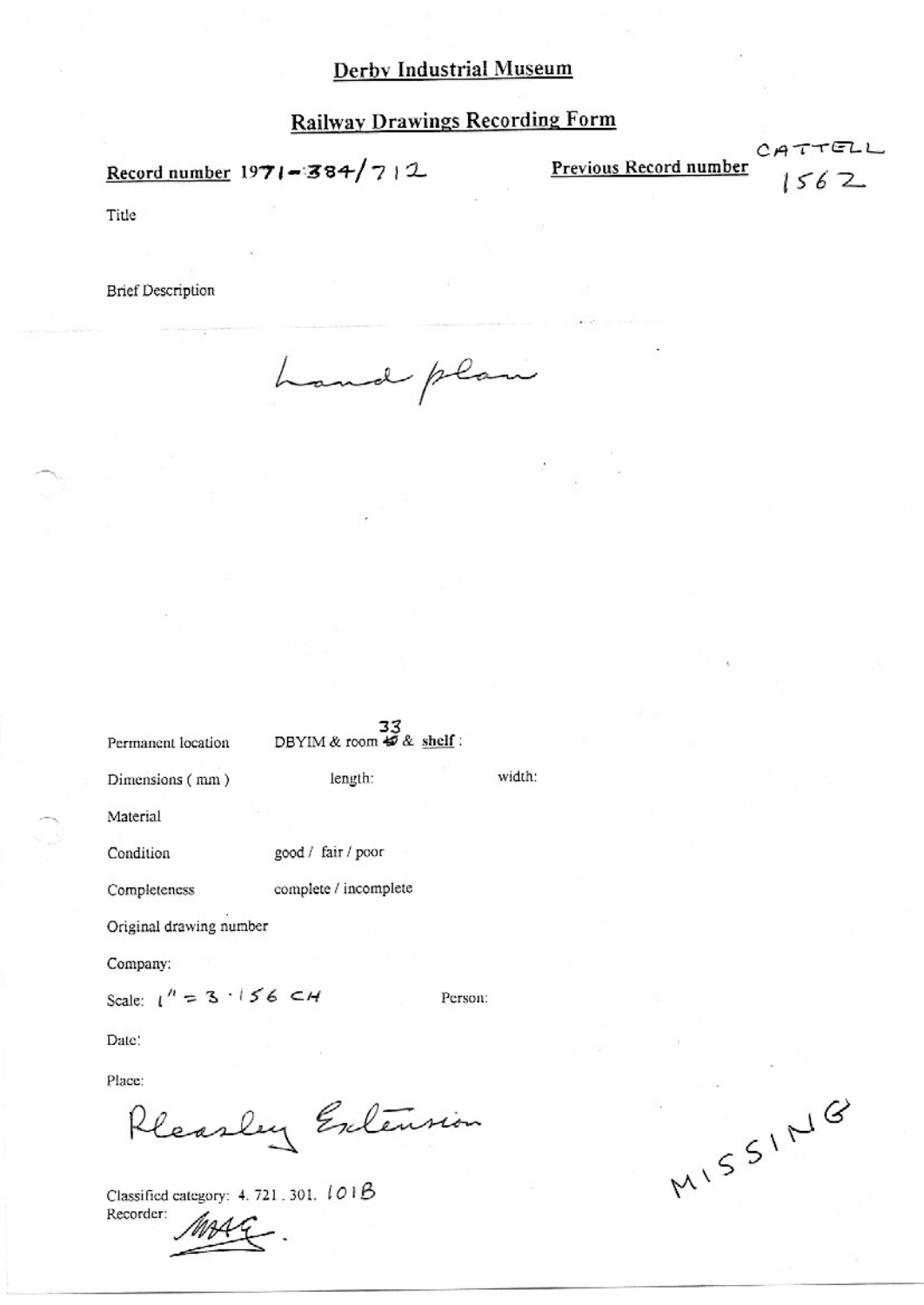# Railway Drawings Recording Form

Previous Record number Record number 1997-5/1175.1 MIOLAND RAILWAY TIBSHELF TO TEVERSALL PLEASLET& EXTENSION AND SKEGBY BRANCH

 $L$ ANO  $PLAN$ .

 $\mathcal{I}$ 

**Brief Description** 

 $\overline{a}$ 

Tide

Title page with details of Als, coloning sayubols.

| Permanent location |                         | DBYIM&room # & shelf: $\pm 30.5$  |         |                  |                |  |
|--------------------|-------------------------|-----------------------------------|---------|------------------|----------------|--|
| Dimensions (mm)    |                         | length: $615$                     |         | width: $535$     |                |  |
| Material           |                         |                                   |         |                  |                |  |
| Condition          |                         | good / fa <del>ir / poor</del>    |         |                  |                |  |
| Completeness       |                         | complete / inco <del>mplete</del> |         |                  |                |  |
|                    | Original drawing number |                                   |         |                  |                |  |
| Company: MR        |                         |                                   |         |                  |                |  |
| Scale:             |                         |                                   | Person: |                  | PJ Nic Caller  |  |
| Date: $1907$       |                         |                                   |         |                  | Estate against |  |
| Place:             |                         |                                   |         | $\mathcal{D}$ en |                |  |
|                    |                         |                                   |         |                  |                |  |
|                    |                         |                                   |         |                  |                |  |

Classified category, 4, 721, 301,  $999, 1009, 1008, 1014, 1018$ Recorder:

 $\mu\mu\mu$  26/1/2001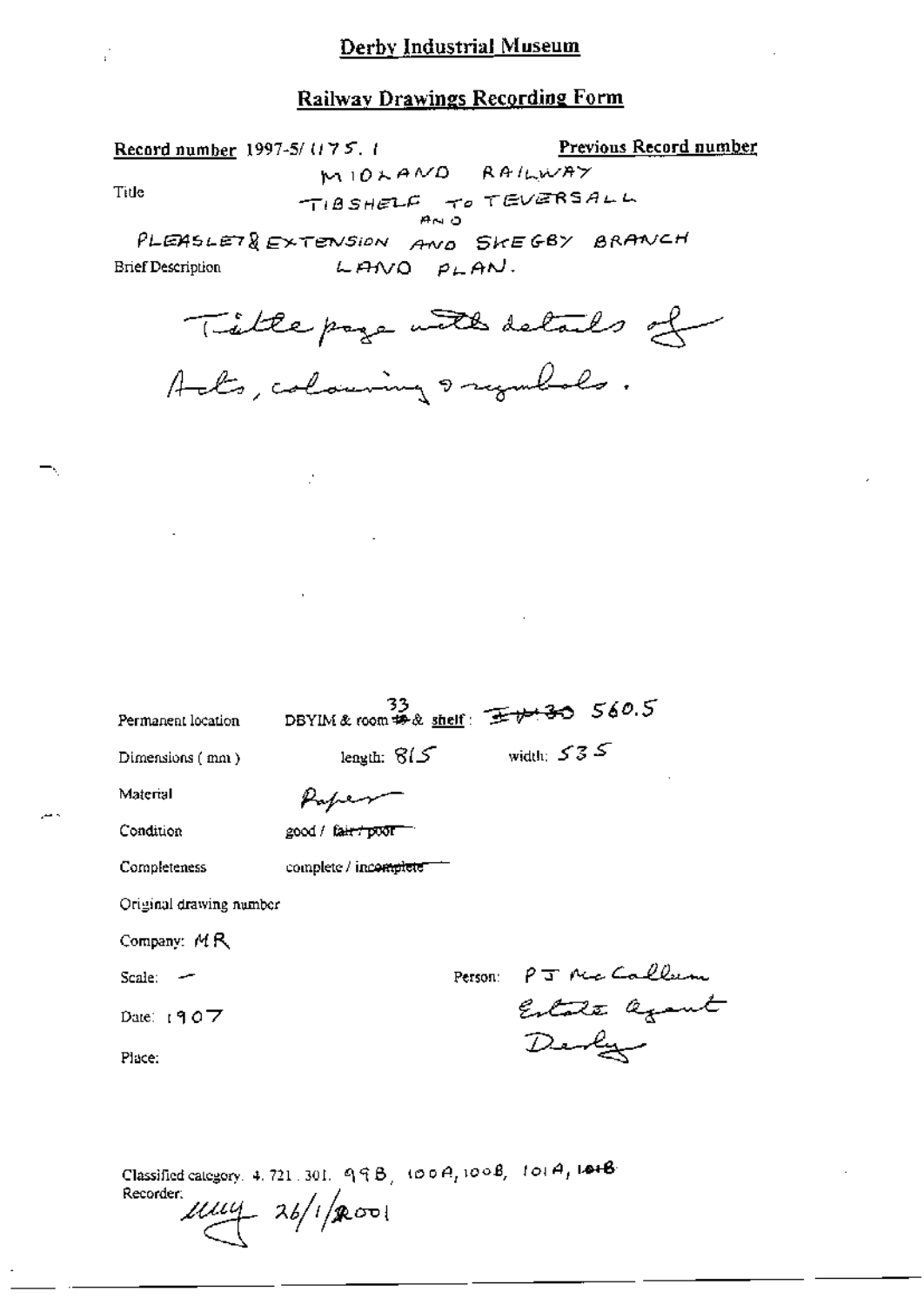**Record number 1997-5/1175, 11** Previous Record number COUNTY OF DERBY Title **Brief Description** Plan of route showing tracks, buildings, bridges, roads, materialenses & landsumens. Fammer of Planley. Parul of Ault Hucknell. Landowners; Manquis of Hartingdon. Dake of Devanshire. Dame F.P. Verney. Lady Verney. Sir Harry Verney. Staten area, Planly Colling riden & Incline. DBYIM&room  $\frac{33}{28}$  shelf:  $\frac{133}{28}$  shelf  $\frac{133}{28}$  shelf Permanent location. length;  $3/5$ width:  $535$ Dimensions  $(mn)$ Paper Material Condition good / fair / poor-Completeness complete / incomplete Original drawing number  $SLee$   $f$ Company: MR Scale:  $f'' = 2$  compares Person: Date: 19 077 Place:  $6 - 64$   $+$ Pleasley Station Classified category:  $4.721.301.101A + 101B$ Recorder:

 $1/1/12$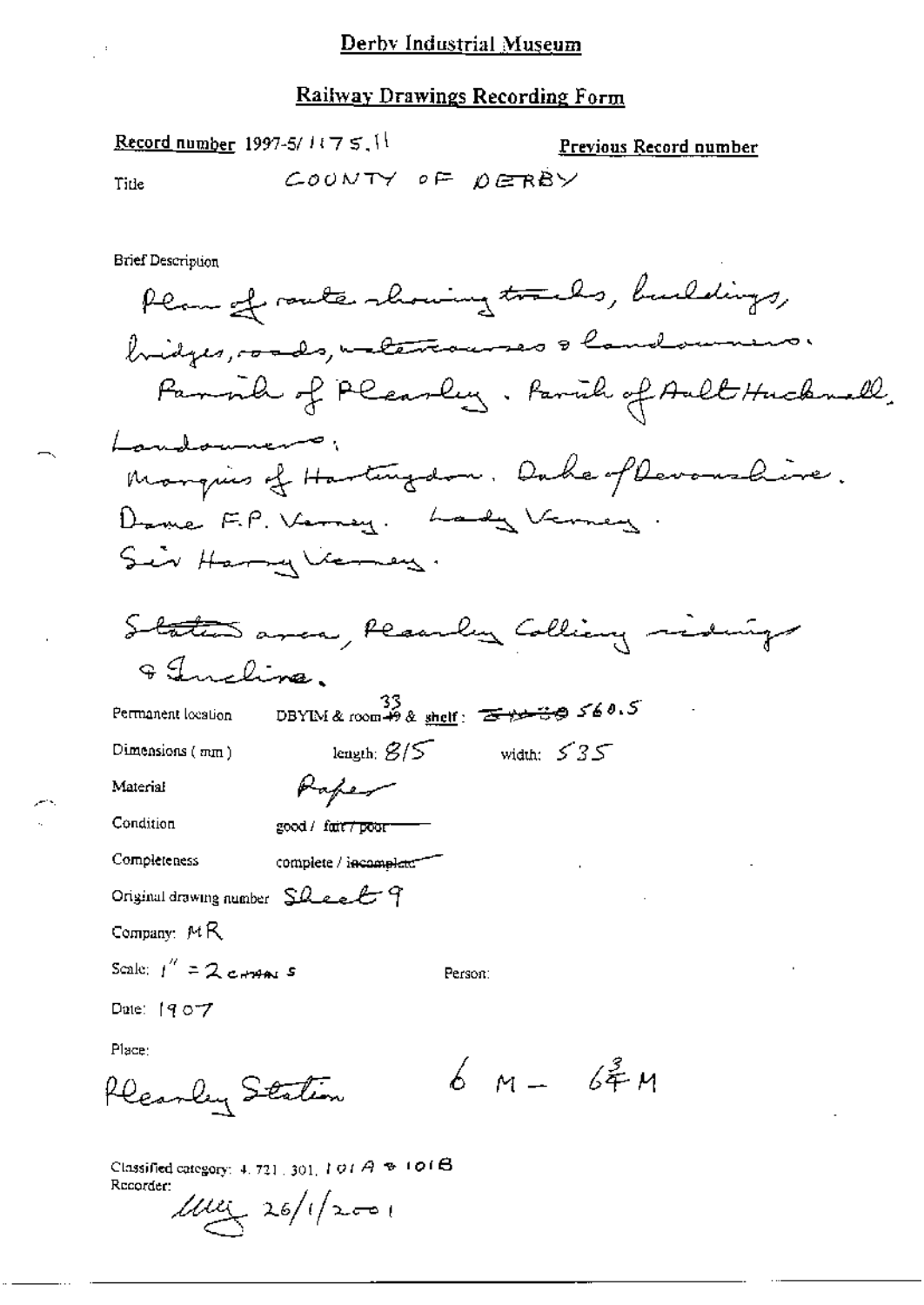Record number 1997-5/ $1175$ ,  $12$ 

#### **Previous Record number**

Title COUNTY OF DERBY. COUNTY OF NOTTINGHAM

**Brief Description** 

Plan of route showing tracks, buildings, bridges, roads, waltercourses & landowners. Parcile of Pleasely. Parish of Mansfield. Landowner Denne F.P. Verney. Sir Henny Verney. GNRby Co. Duche of Roottand. GNRB from Shegly Jan to Skindrock crosses وسهد يعتبهن

| Permanent location                                      | 33<br>DBYIM & room $\bigstar$ & shelf: $560.5$ |                |  |
|---------------------------------------------------------|------------------------------------------------|----------------|--|
| Dimensions (mm)                                         | length: $\mathcal{B}/\mathcal{F}$              | width: $535$   |  |
| Material                                                |                                                |                |  |
| Condition                                               | good / famr <i>i</i> poor                      |                |  |
| Completeness                                            | complete / incomplete                          |                |  |
| Original drawing number $\mathsf{S}\mathcal{L}$ each 10 |                                                |                |  |
| Company: $M R$                                          |                                                |                |  |
| Scale: $1'' = 2$ cHMALS<br>Person:                      |                                                |                |  |
| Date: 1907                                              |                                                |                |  |
| Place:                                                  |                                                |                |  |
|                                                         | $6\frac{3}{4}$ M –                             | $7\frac{1}{2}$ |  |

Classified category:  $4, 721, 301, 1010$ Recorder:

 $\mu\mu$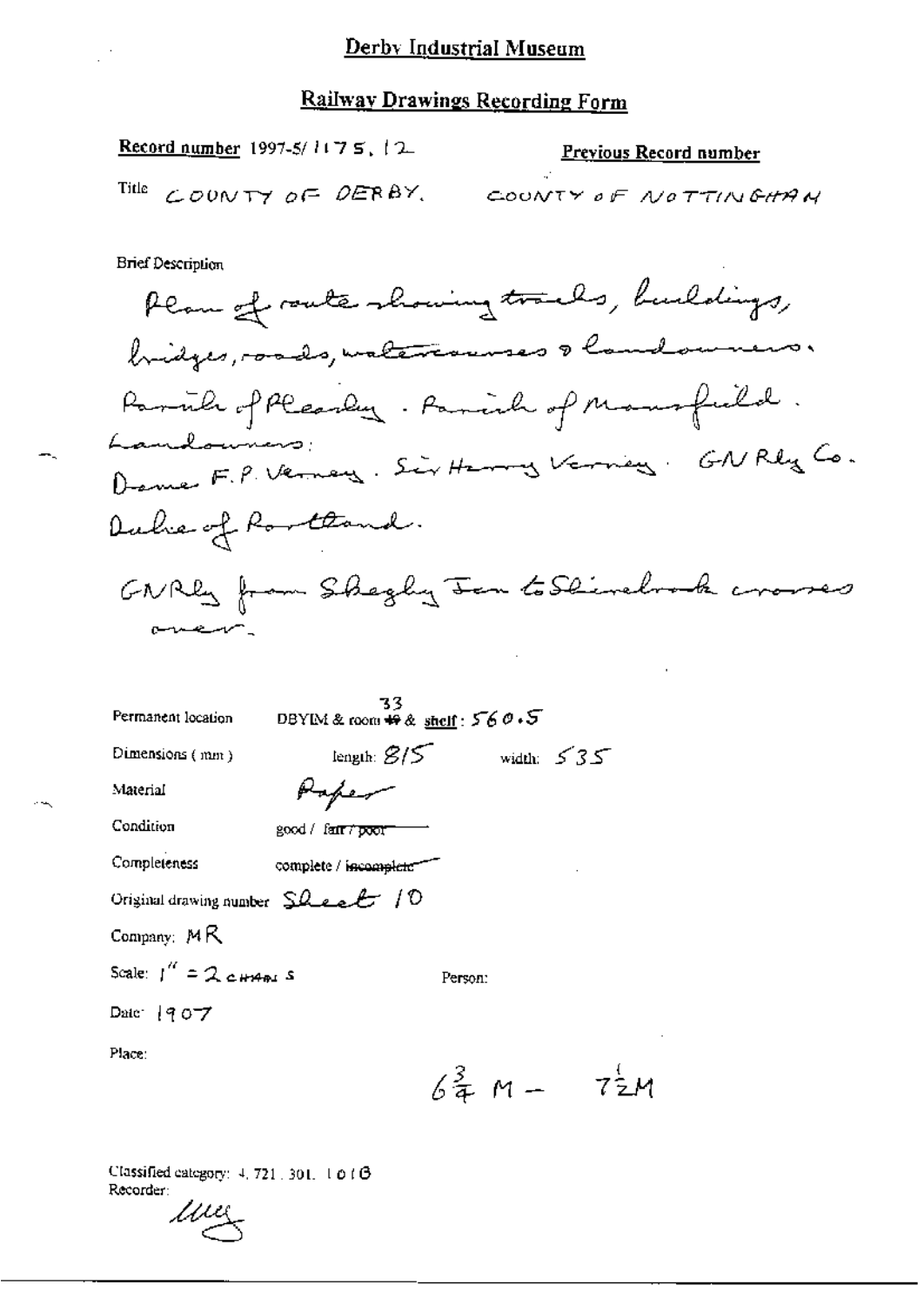Record number 1997-5/1175, 13

Previous Record number

М

Title

COUNTY OF NOTTINGHAM

**Brief Description** 

Plan of route showing tracks, buildings, bridges, roads, unterrourses & landommens. Parish of Mannfield. Parishof Mannfeld Woodhouse. Landouners: Duke of Rootland. Wm Hollins QCo.<br>Mins C.A. Hodgkinson.

| Permanent location                                    | 33<br>DBYIM&room <sub>♥&amp;shelf</sub> : 560.5 |                         |              |
|-------------------------------------------------------|-------------------------------------------------|-------------------------|--------------|
| Dimensions $(mn)$                                     | length: $\mathcal{B}/\mathcal{S}$               |                         | width: $535$ |
| Material                                              | Haper                                           |                         |              |
| Condition                                             | good / fair?"poor                               |                         |              |
| Completeness                                          | complete / incomplete"                          |                         |              |
| Original drawing number $\text{S}}A$ e a $\ell$ / /   |                                                 |                         |              |
| Company: $M\,R$                                       |                                                 |                         |              |
| Scale: $1'' = 2$ c <sub>H2</sub> s                    |                                                 | Person:                 |              |
| Date: $[407$                                          |                                                 |                         |              |
| Place:                                                |                                                 |                         |              |
| Pleasen Vale.                                         |                                                 | $7^{\frac{1}{2}}$ M $-$ |              |
| Classified category: $4, 721, 301, 101B$<br>Recorded. |                                                 |                         |              |

 $\mu\mu$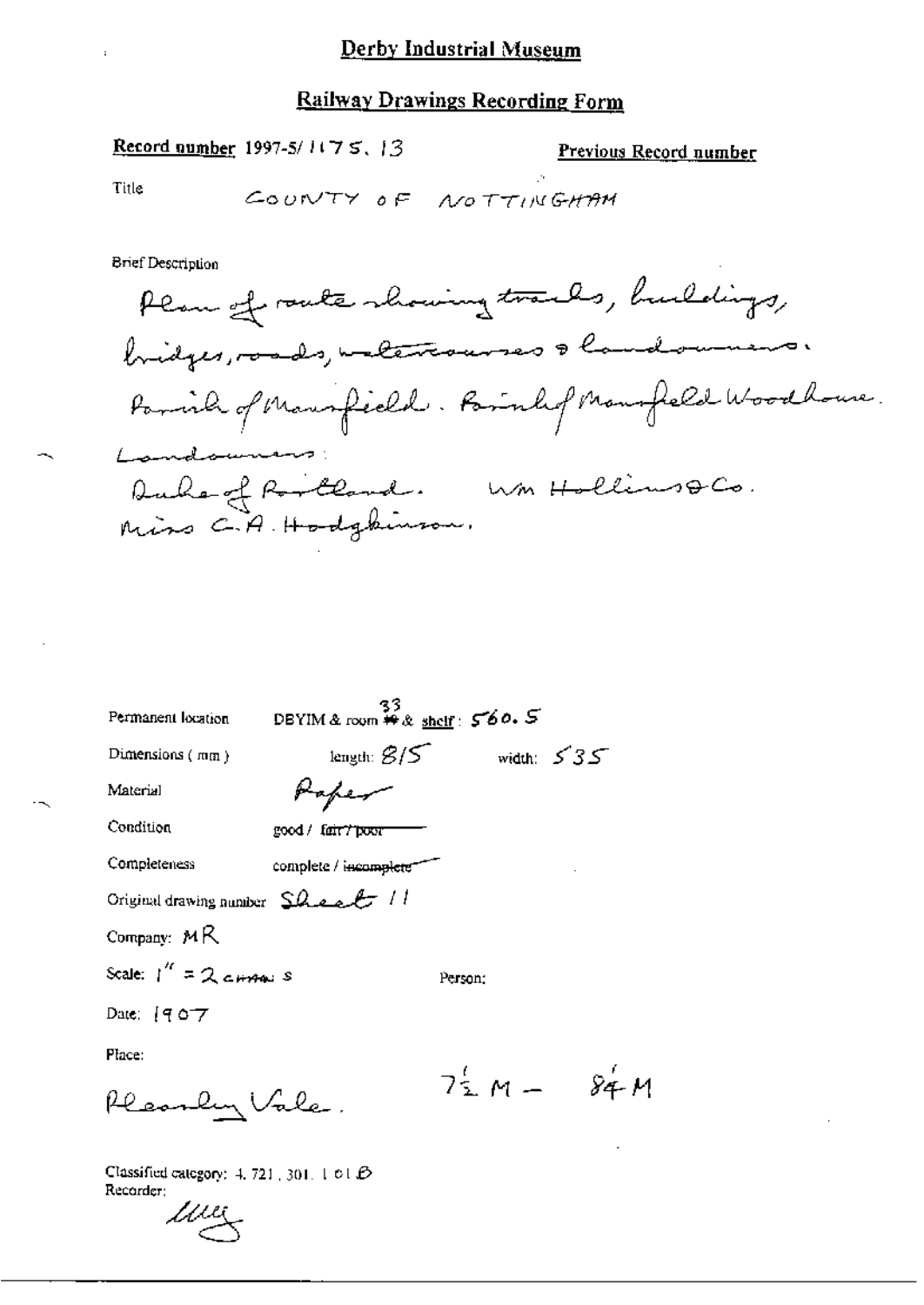Record number 1997-5/1075.14-

Previous Record number

Title

۰,

**Brief Description** 

33<br>DBYIM & toom \$ & shelf:  $560.5$ Permanent location length:  $815$  width:  $535$ 

Dimensions (mm)

Person:

Material

Condition

Parlen

Completeness complete / ineomplete

Original drawing number Sleet 12

Company:

Scale:  $\int_{0}^{t_1} = 2 e^{i t_1}$ 

Date: 1907

Place:

Pleaseling 9.B.

 $84m - 84m$ 

Classified category: 4. 721, 301. [ 01.65 Recorder:

llly 26/1/2001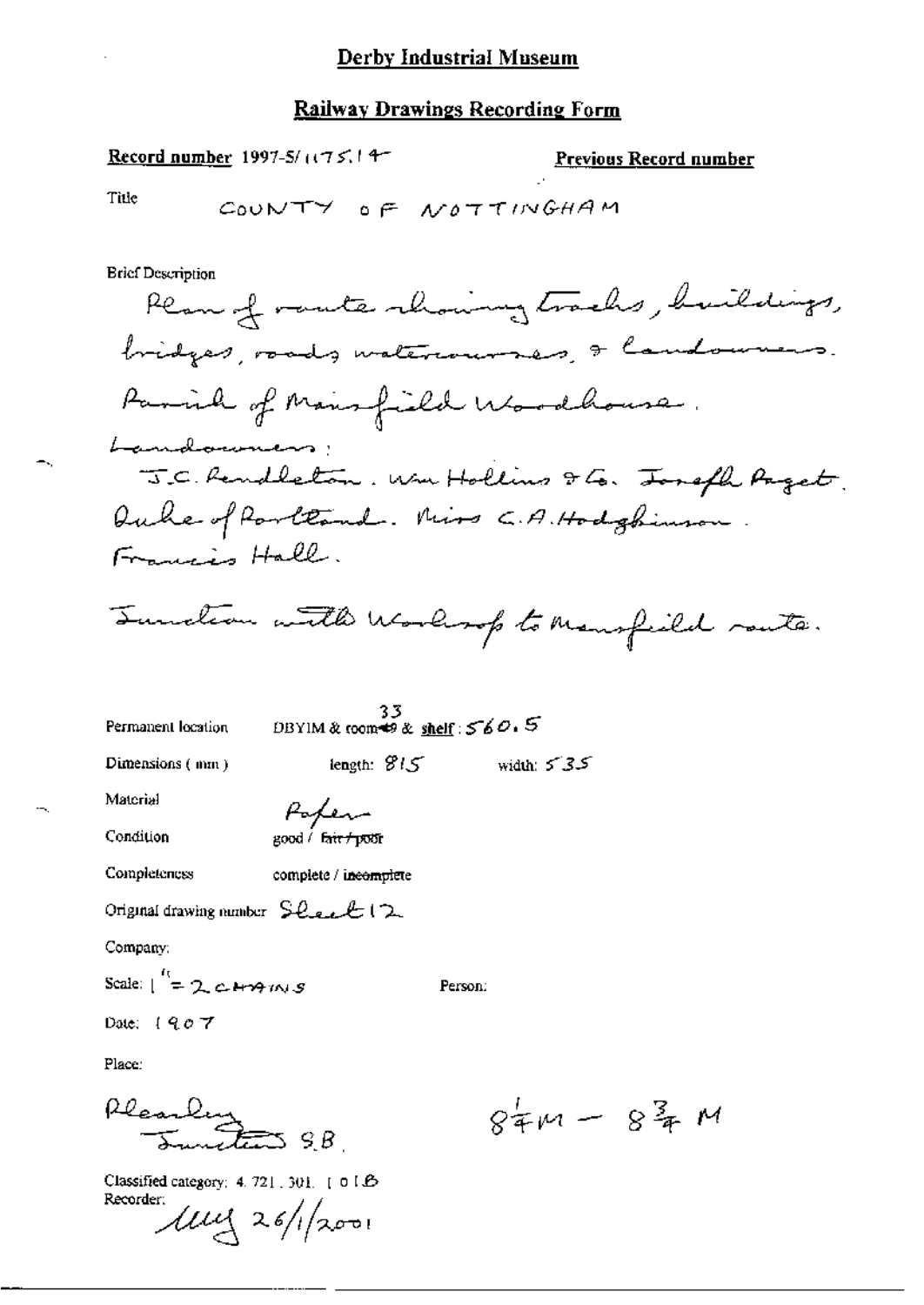## **Railway Drawings Recording Form**

Previous Record number MAP132/1101

Title

Midland Railway TIBSHELF and PLEASLEY CONVERSION

**Brief Description** 

Record number 1997-5/989

Permanent location

DBYIM & room 49 & shelf:  $\sqrt{3}$ 

Dimensions (mm)

length:  $105$  width: 640 paperon folice

Condition

Material

good / fair / poor

Completeness

complete / imcompleter

Original drawing number

Company: 14 R

Scale:  $i^{\prime\prime} = \frac{1}{4}$  MILE

Date.

Place:

Telebulf of Pleasher

Classified category:  $4.721$ ,  $301$ ,  $99B$ ,  $100C$ ,  $100B$ , Recorder:  $\mu$ ueg 3/12/1999

 $,14$ 

Person: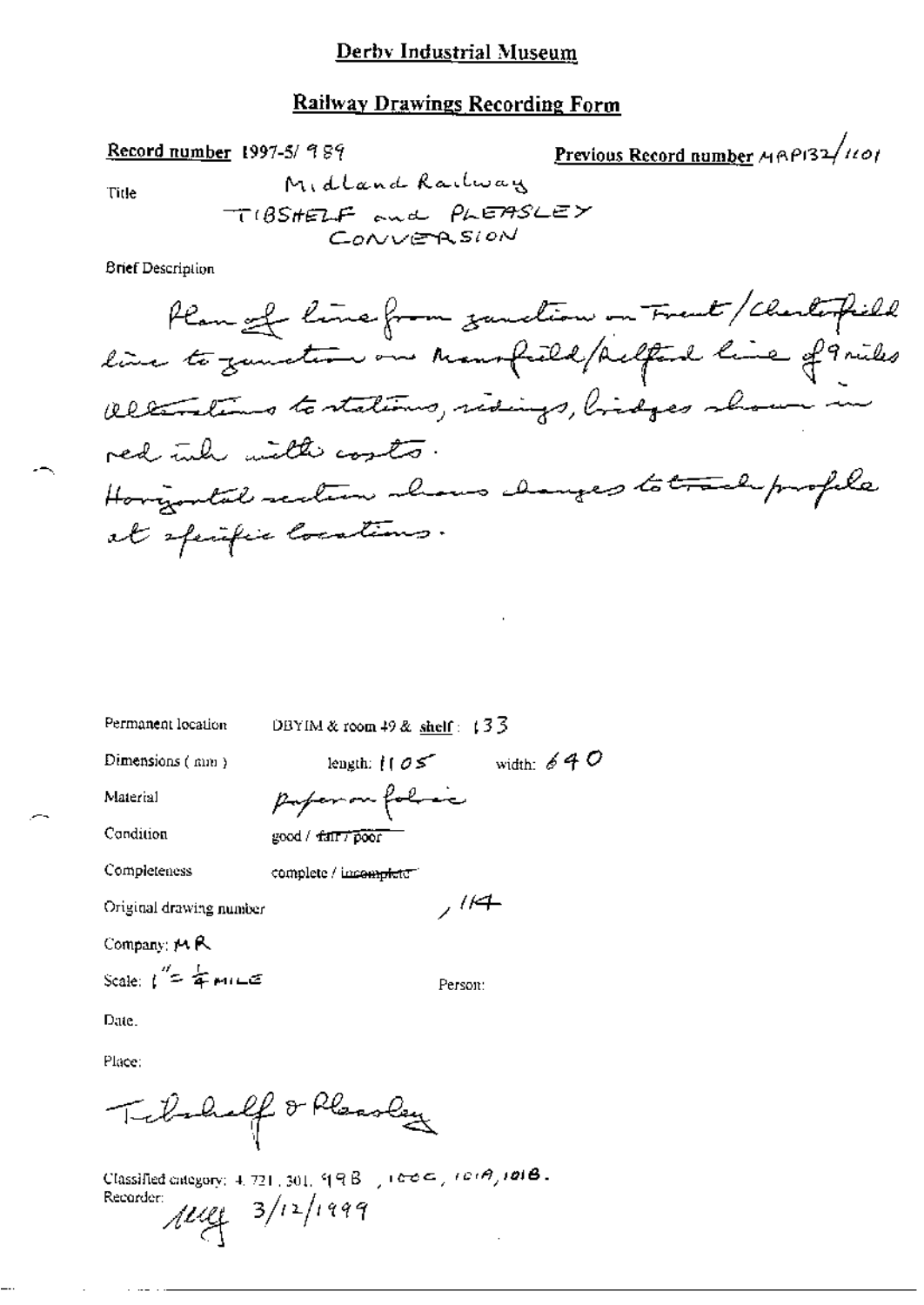Record number  $1997-5/925.1$ Previous Record number HRP132/1022 PLeasley Extension<br>PLan & Section Session 1874 Title / **Brief Description** Bando Altimo, Contract Section. Section showing proposed track level

Permanent location

DBYIM & room 49 & shelf: 129

Dimensions (mm)

length:  $760$  width:  $505$ 

Material

Poferm folice

Condition

good / fair / poor

Completeness

complete/incomplete

Original drawing number

 $Sheet1.$ , 602

Person:

Company: MR

Scale:  $1'' = 3$  chang - HORIZ  $1874$ Date:

Place:

Reactor

Classified category:  $4.721, 301, 101.$  $\beta$ Recorder: My 15/10/1999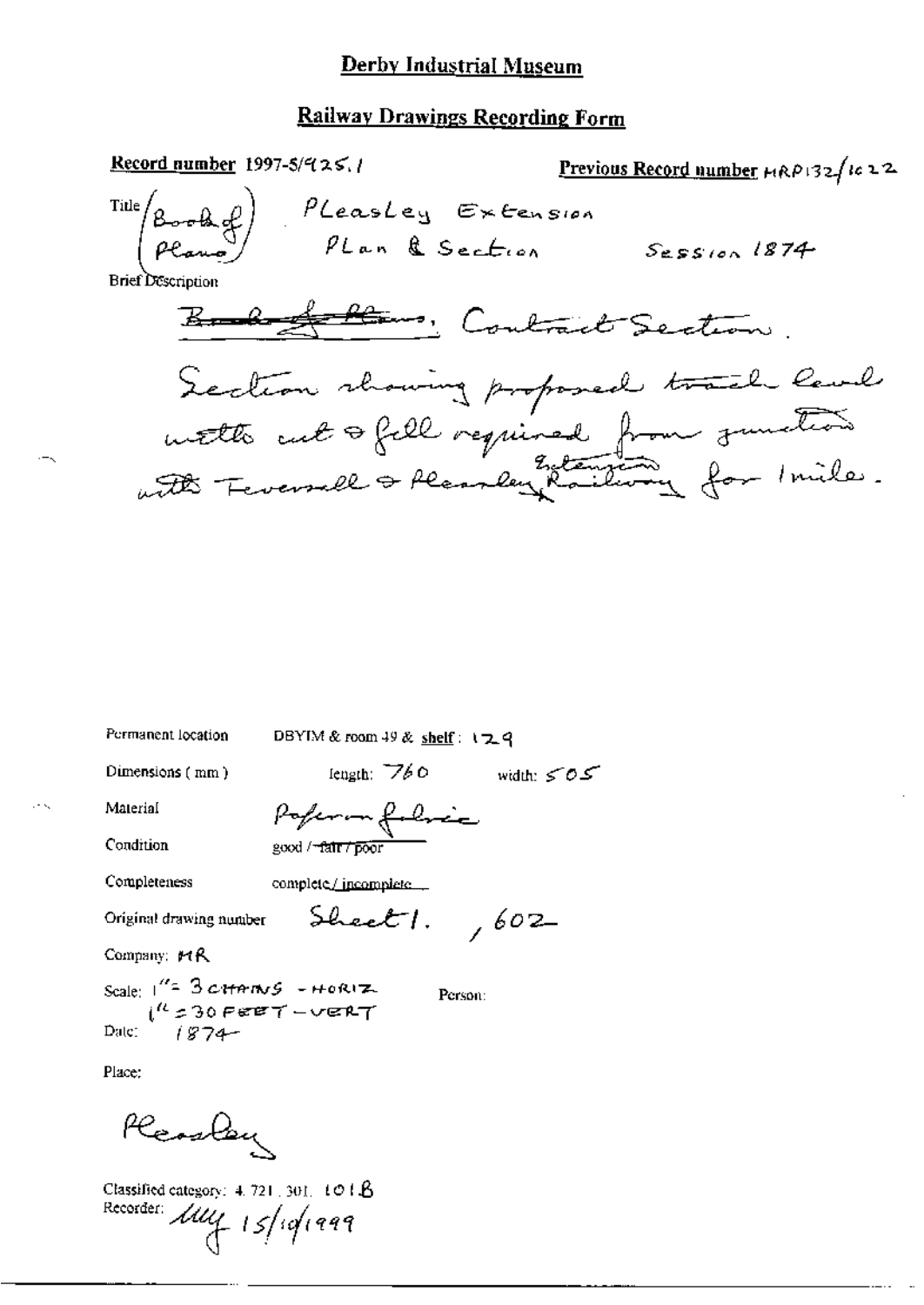Contract Plan.

Record number 1997-5/ $92.5$ 

Previous Record number 19 RP13 2/10 22

Title

$$
\sqrt{10.97777776}
$$

**Brief Description** 

Plan showing proposed route and details of roads, building, watercourses from continuation at Rearbey Colliance to function with Worksof/Maurfield route, 2 M 60 crains. Landowners: Landy Verney, Oule of Portland, Many Ann Hadykinson, William Hallins, William Coupe, Francis Hall, Richard Sykes, Parish of Pleaser, Parish of Mansfield. Parish of Mansfeeld Woodbrowner Country of Darley Country of Nattingham. DBYIM & room 49 & shelf:  $l^2$  ?  $Sesion$  of  $1874$ Permanent location length:  $760$  width:  $505$ Dimensions (mm)

Condition

Material

Paperon followic  $\text{good}$  /  $\text{Air}$  +  $\text{poor}$  =

Completeness complete / incomplete

Original drawing number

Company:  $M$ <sup>2</sup>

Scale:  $1'' = 6c+4N$ 

Date:

Place:

Pleastry

Classified category:  $4.721,301,101$   $8$  $\mu$ ug 15/10/1999 Recorder:

Person: GWalker, Lithog Holborn Loudon WC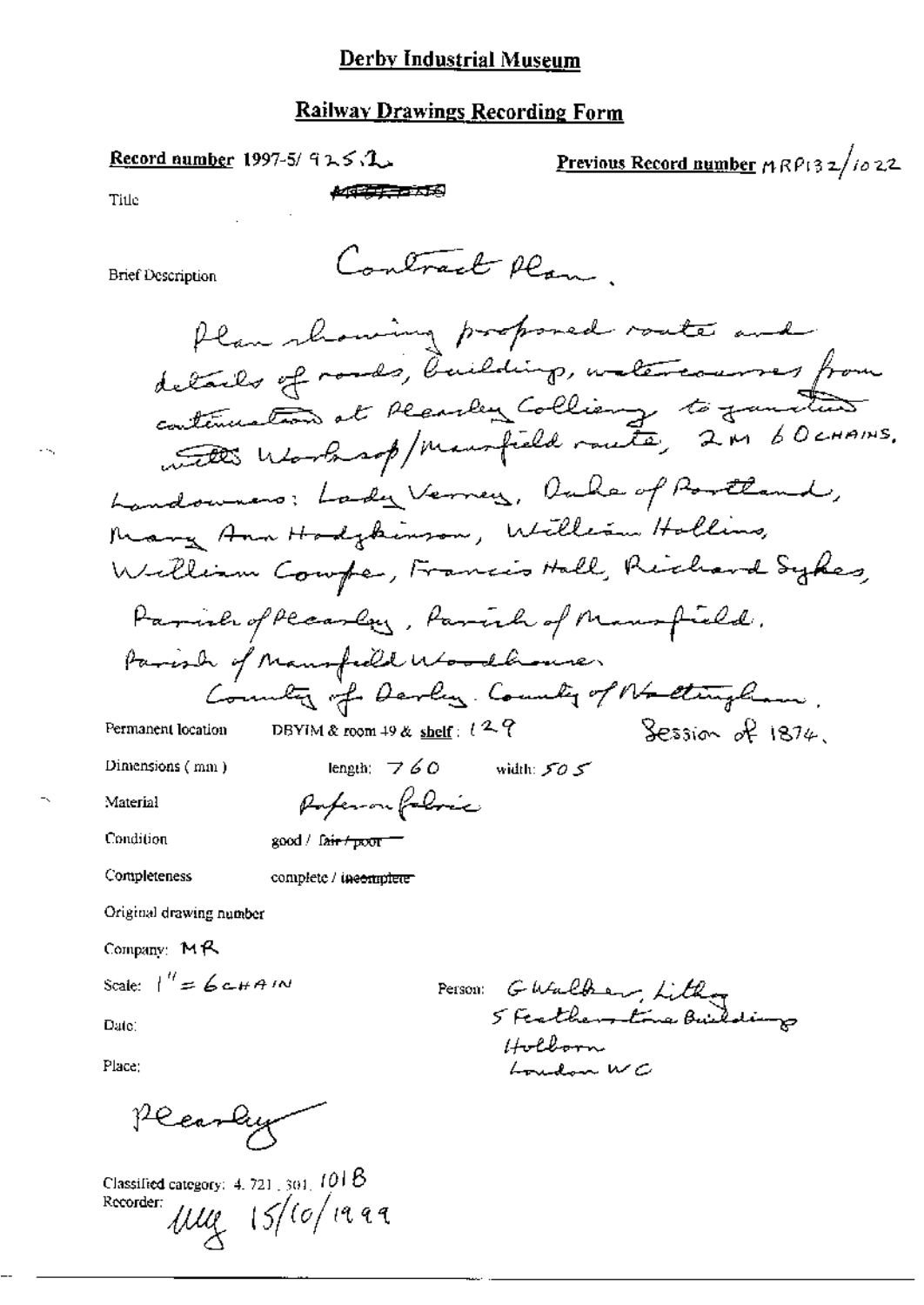## **Railway Drawings Recording Form**

Record number 1997-5/ 925, 3 - 4

Previous Record number  $MRP$ 132/1022

Title

 $(997-5/925.1)$   $(997-5/925.1)$   $(997-5/925.1)$   $(997-5/925.4)$ Contract Sections **Brief Description**  $2MP652MP60.63c$ 

÷.

| Permanent location                                                                                                                                                                                            | DBYIM & room $49$ & shelf: $12$ , 9  |              |
|---------------------------------------------------------------------------------------------------------------------------------------------------------------------------------------------------------------|--------------------------------------|--------------|
| Dimensions (mm)                                                                                                                                                                                               | length: $760$                        | width: $505$ |
| Material                                                                                                                                                                                                      | Poperon folosic                      |              |
| Condition                                                                                                                                                                                                     | good / farry poor                    |              |
| Completeness                                                                                                                                                                                                  | complete / <del>incomplete =</del> 1 |              |
| Original drawing number $\mathcal{L}_{\text{local}}$ 2                                                                                                                                                        |                                      |              |
| Company: MR<br>Scale: $\begin{pmatrix} q & 2 & 3 & c+q & p & q & - & H & q & 12 \\ 0 & 2 & 3 & 0 & F & f & - & C & F & F & F \\ 0 & 2 & 3 & 0 & F & - & G & - & G & F & F & F \end{pmatrix}$<br>Date: $1974-$ |                                      | Person:      |
| Place:                                                                                                                                                                                                        |                                      |              |

Rearling

Classified category: 4, 721, 301,  $101B$ Recorder: Reelly 15/10/1999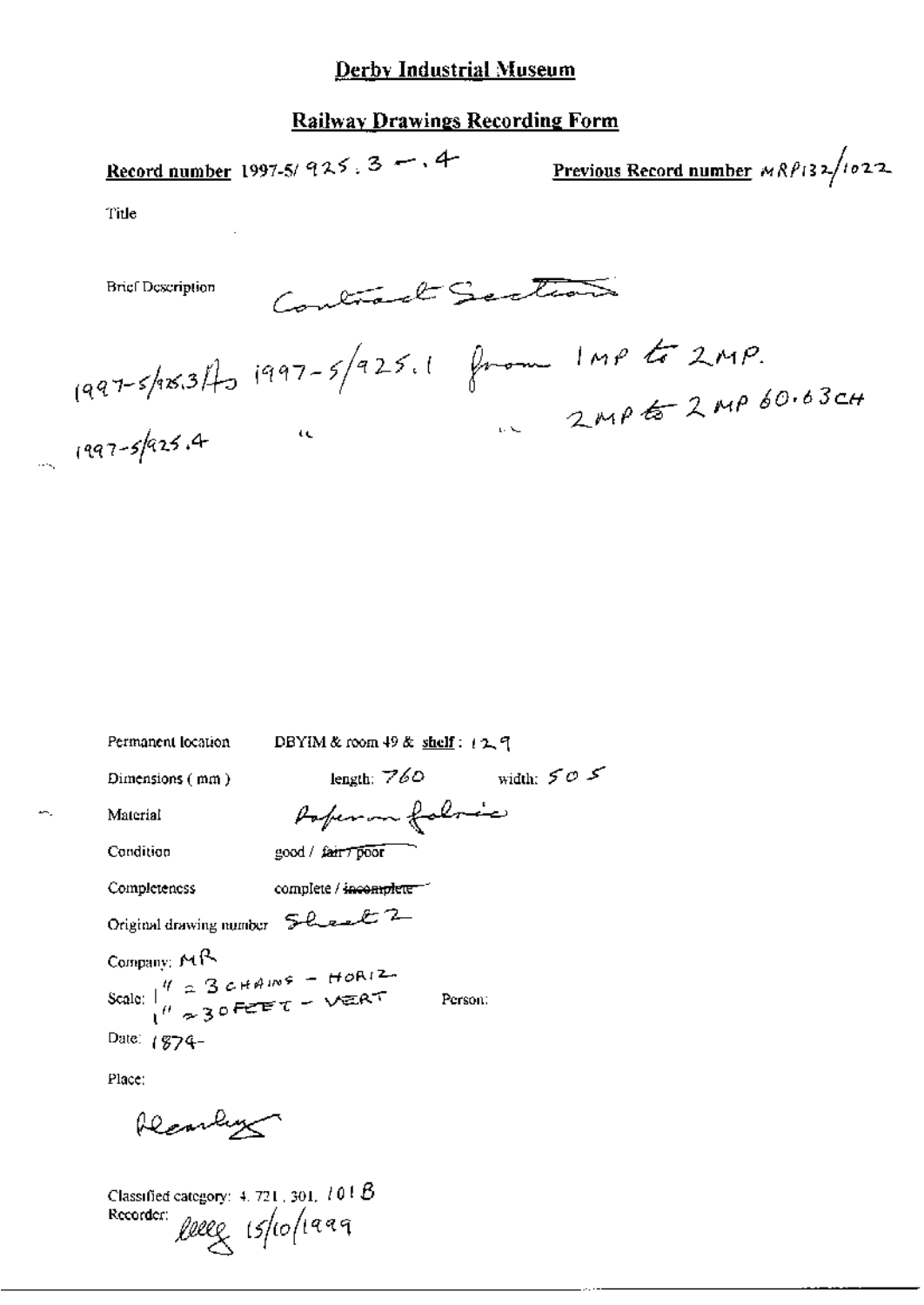# **Railway Drawings Recording Form**

# Record number 1997-5/ $630$

# Previous Record number HRP132/706

Title

**Brief Description** 

Place:

Pleasey

Classified category: 4, 721, 301,  $\overline{\mathscr{L}P}$  1018<br>Recorder:  $\mathscr{M} \mathscr{H} \subset \mathscr{L}$  10 / 1998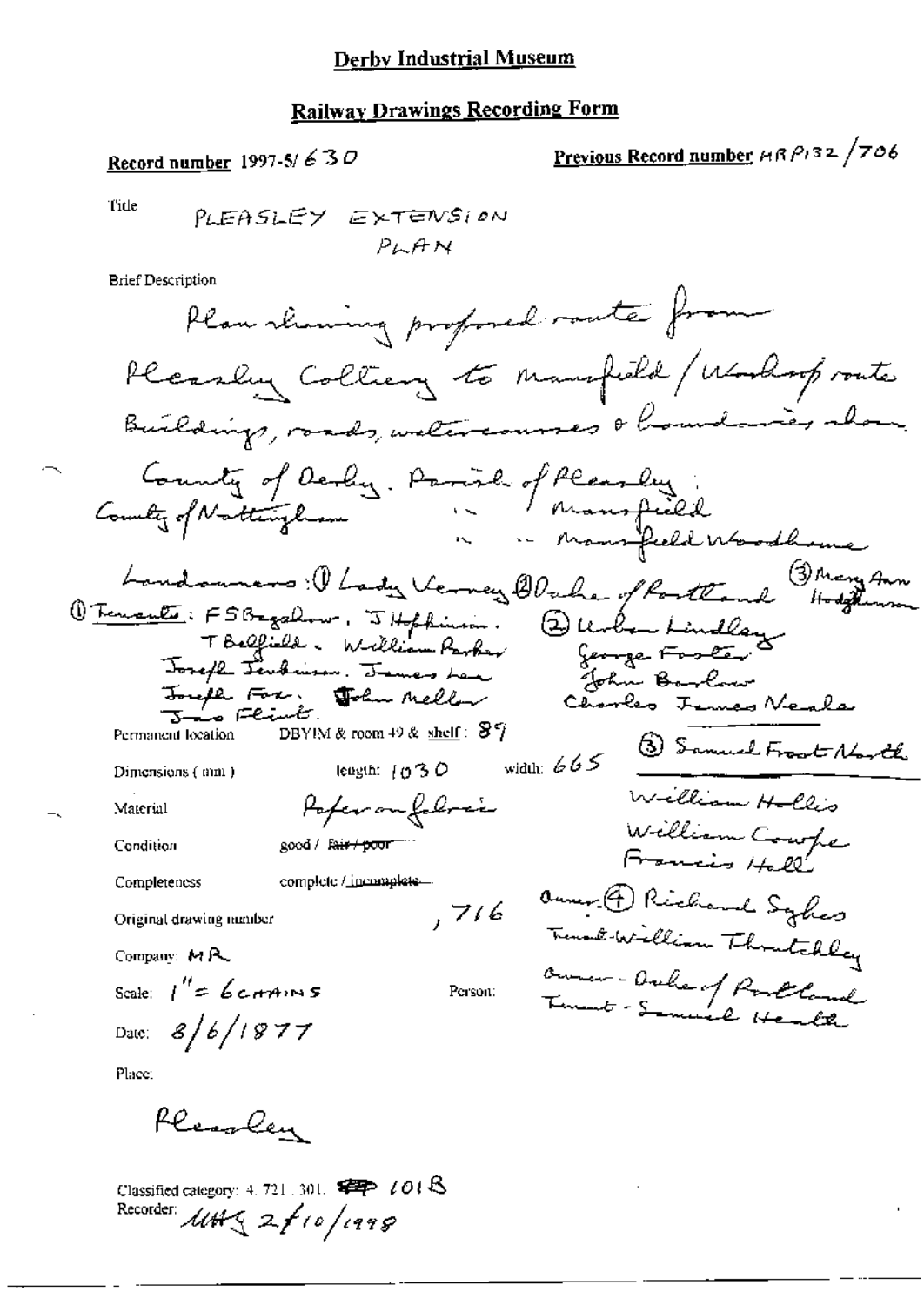# **Railway Drawings Recording Form**

Record number 1997-5/ 164

Previous Record number HRP132/171

**Title** 

MR

**Brief Description** 

|                                                      | Permanent location DBYIM & room 49 & shelf : $62$ |
|------------------------------------------------------|---------------------------------------------------|
| Dimensions $(mn)$                                    | length: $1460$ width: $655$                       |
| Material                                             | Poper on followic                                 |
| Condition                                            | $good /$ $\ell$ an $\ell$ poor                    |
| Completeness                                         | complete / incomplete-                            |
| Original drawing number $-79$                        |                                                   |
| Company: MP-                                         |                                                   |
| Scale: $HORIZ: I'' = 3cHAMS$<br>$VERT: I'' = 3cFGET$ | Person:                                           |
| Date:                                                |                                                   |
| Place:<br>Rearling                                   |                                                   |

Classified category: 4, 721, 301,  $\Longleftrightarrow$  (Of  $\beta$ Recorder:  $2000$   $25.9.97$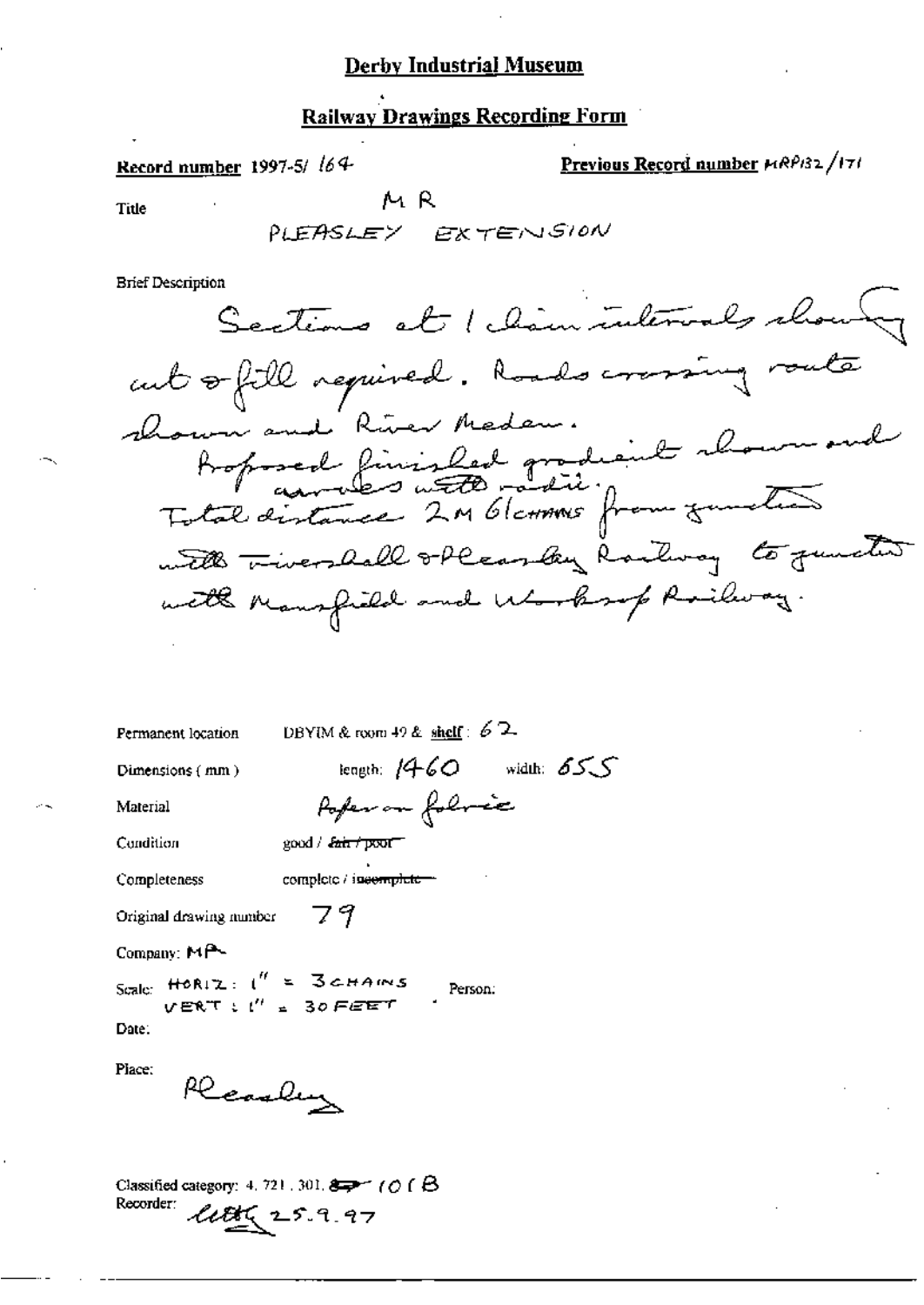CA Record number  $1971 - 384/706$ ,  $15A-C$  Previous Record number  $1494$ 

Title

**Brief Description** 

Virduct trestless centering

| Permanent location      | $33$<br>DBYIM & room $49$ & shelf: |         |        |
|-------------------------|------------------------------------|---------|--------|
| Dimensions (mm)         | length:                            |         | width: |
| Material                |                                    |         |        |
| Condition               | good / fair / poor                 |         |        |
| Completeness            | complete / incomplete              |         |        |
| Original drawing number |                                    |         |        |
| Company: MR             |                                    |         |        |
| Scale: $1'' = 2$        |                                    | Person: |        |
| Date: 1906              |                                    |         |        |
| Place:                  |                                    |         |        |
| learley                 |                                    |         |        |

Classified category: 4, 721, 301. 1018 Recorder:

MISSING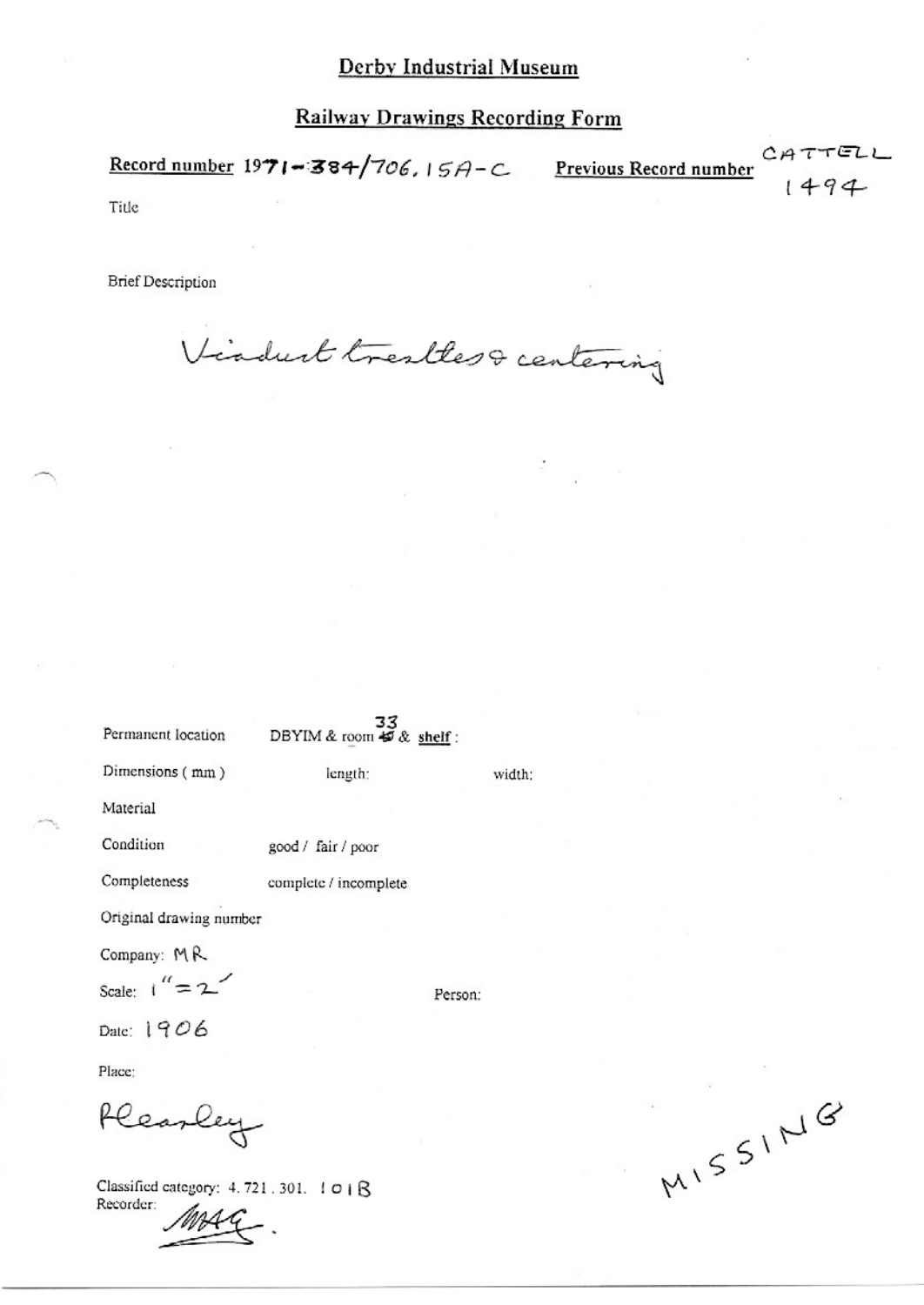## **Railway Drawings Recording Form**

Previous Record number  $H(32/365)$ Record number 1997-5/  $271.25$ M.R. Title  $PLEASLEY$ MEDEN VIADUCT (NOZT) DETAILS OF TRESTLES **Brief Description** Claustian & saction showing construction actails of treatles for pier 3,

Permanent location

DBYIM & room 49 & shelf :  $69$ 

Dimensions (mm)

length:  $930$  width:  $610$ 

Material Condition

good / -fair / poor -

Completeness

complete / incomplete

Tracing folice

Original drawing number  $N_0$  3

Company:  $M \, R$ 

Scale:  $\int_0^{t} f(x) dx = \int_0^{t} f(x) dx$ 

Date: 2 March 1906

Person John Argyle

Place:

Plasley

Classified category: 4.721, 301.  $\mathscr{D}$  (010)<br>Recorder:  $\mathscr{UU}_{\mathcal{X}}^{\mathcal{L}}$   $\mathscr{E}$  -(> 98)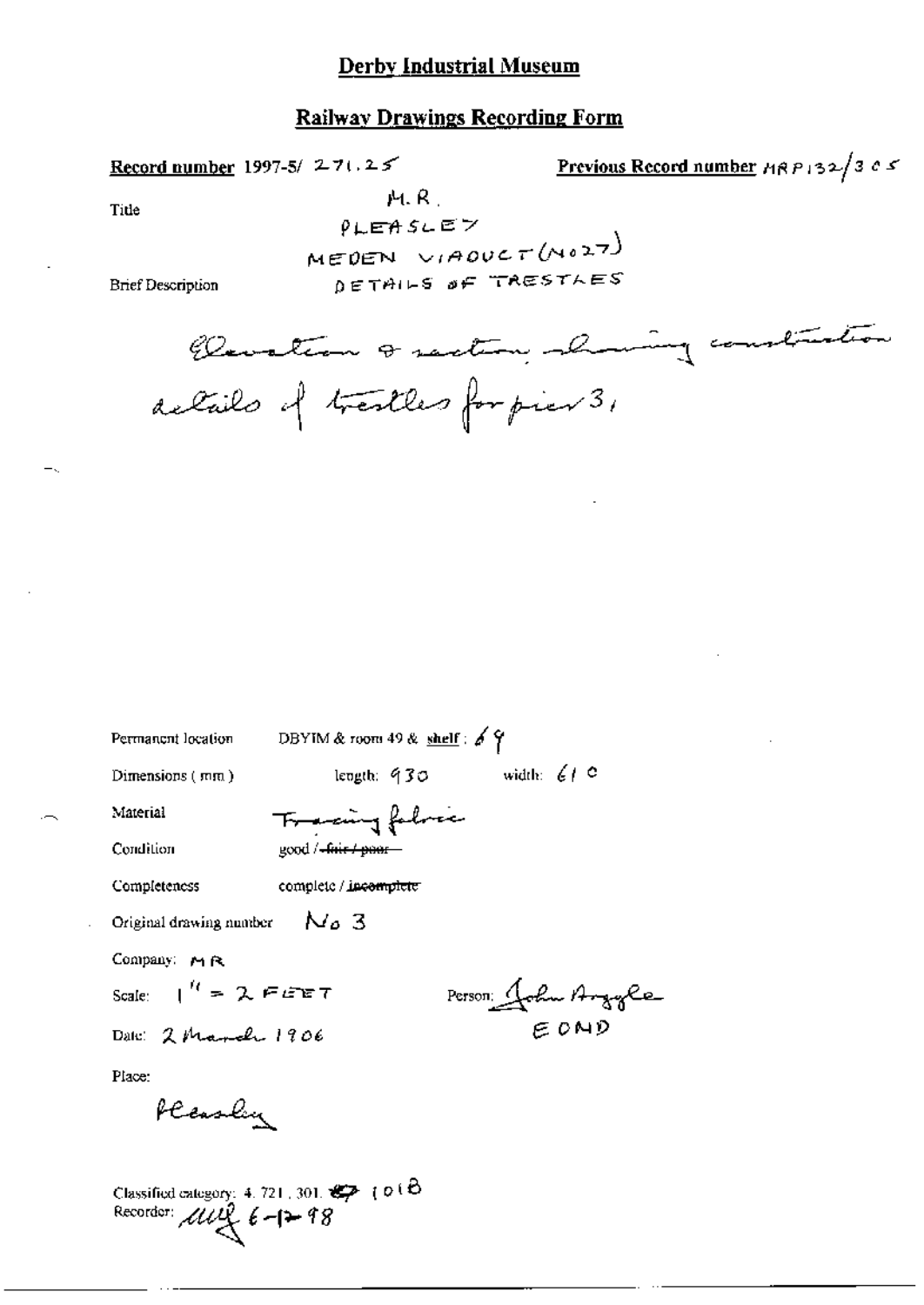#### **Railway Drawings Recording Form**

Previous Record number  $P(32/365)$ Record number 1997-5/ 271.26 M.R. PLEASLEY. CENTERING TO MEDEN VIADUCT (4027) Title **Brief Description** terfation of plan & rection General lan centering for suches, Jenaral layout showing elevation, plan and rection of visduct with made and river. Containing shown in red for 5 weles together with trailles. DBYIM & room 49 &  $\frac{\text{shell}}{2}$ :  $6\frac{q}{4}$ Permanent location length:  $(030$  width:  $\sqrt{30}$ Dimensions (mm) Tracing fabric Material Condition good / fair+poor complete / incomplete Completeness ا ملا Original drawing number Company: MR Scale:  $l'' = 10$  FEET Person John Argyle Date:  $2/3/1906$ Place: Rearlen Classified category: 4, 721, 301,  $\frac{10.7}{27}$  (O i B Recorder:  $\text{mod}6 - 1 - 98$